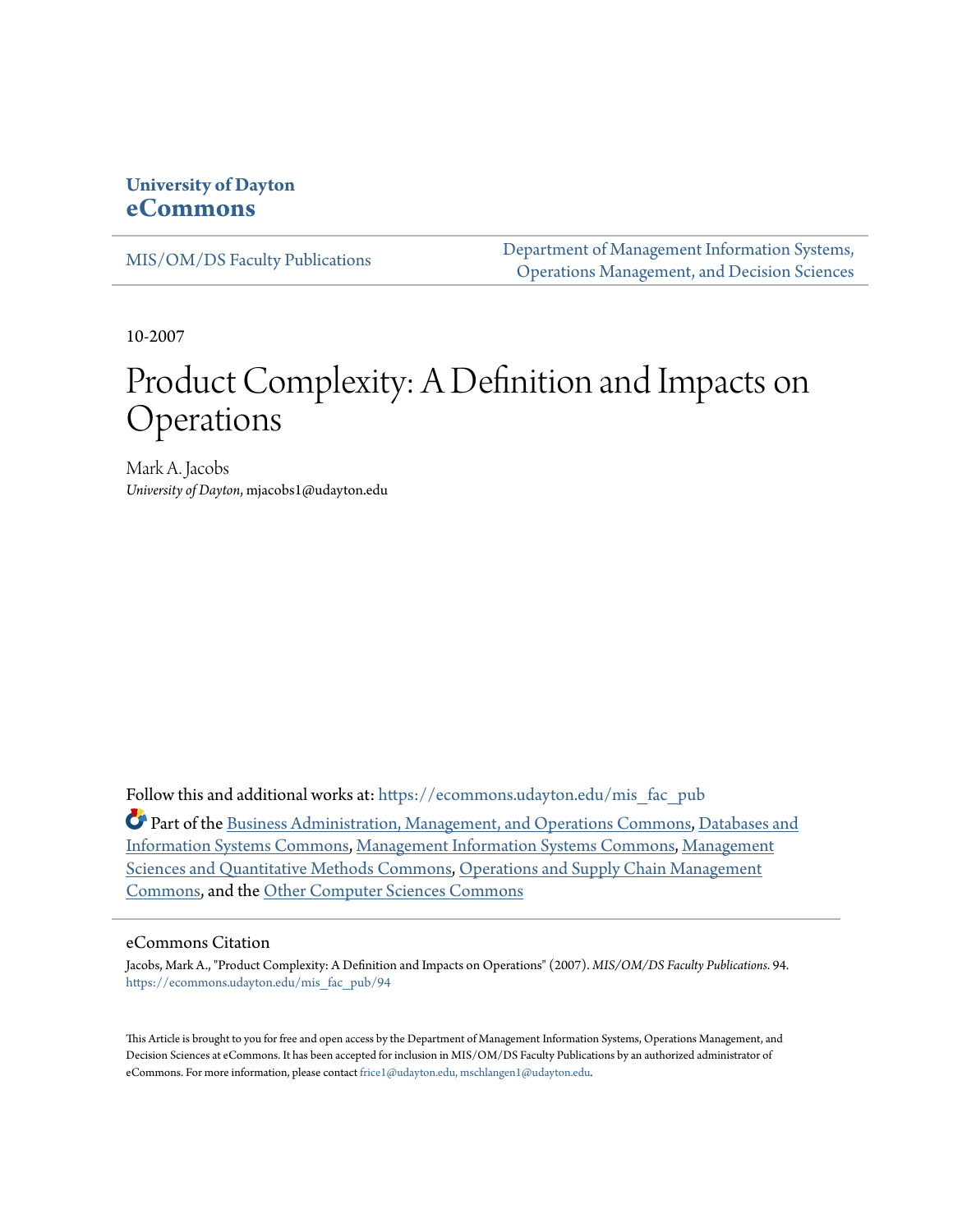# **Product Complexity: A Definition and Impacts on Operations**

### **by Mark Jacobs, The Eli Broad Graduate School of Management, Michigan State University**

s evidenced by recent articles in *The Wall Street Journal* (Lawton, 2007) and Forbes (Patton, 2007), there is a growing emphasis on product design resulting in products that are increasingly more differentiated and aimed at more and more narrowly defined market segments. The result is product portfolios manifesting increasing levels of complexity. While adding to the portfolio may enhance revenue, it appears to be at a high cost.

In a recent survey, 57 percent of executives reported that the cost to manage customer orders, procure and inventory materials, and deliver products to end users threatens to undermine operational efficiencies and to consume profits (Hoole, 2006). Product complexity in business supply chains is the primary driver of these costs (Bozarth, Warsing, Flynn, & Flynn, 2007). Case research confirms that many companies are indeed struggling with product complexity decisions (Closs, Jacobs, Swink, & Webb, 2007), and marketing initiatives appear to be a major culprit. Marketers constantly pushing for greater differentiation of their products added 1.7 new products for each product retired (Hoole, 2006). Thus it appears that the challenges presented by product complexity are pervasive and significant to organizations (ATKearney, 2004).

The difficulty for organizations arises because neither complexity nor its impacts on performance are well understood (Fisher & Ittner, 1999b). The mechanisms through which it affects cost, quality, delivery, and flexibility need to be explained (Ramdas, 2003). However, this cannot happen until complexity can be explained theoretically. But, to build theory there must first be a common understanding about the construct of interest (Wacker, 2004). Only then can researchers operationalize it and search for meaningful relationships. In light of this, I develop a definition of complexity below. A sampling of the operations management literature is then presented within the context of the definition. Then, given the definition, an example of how theory can be applied is offered and propositions drawn therefrom.

#### **Definition**

The study of product complexity has been hampered by the lack of consensus around a precise definition. My goal is to establish a basis for consensus beginning with a formal and robust definition of the construct 'complexity.' To do so I investigated several different disciplines to gain a comprehensive understanding of how complexity has been conceptualized to date. These findings are summarized in Table 1. For brevity, the elucidation of these findings will be reserved to other publications (Jacobs & Swink, 2007).

Inspection of Table 1 reveals harmony amongst the uses of the word complexity in the academic literature. These similarities include multiplicity, relatedness, and difficulty of comprehension. Therefore, I propose the following definition of complexity.



#### **Mark Jacobs**

*is a PhD candidate in Michigan State University's Supply Chain Management Department majoring in operations management with an emphasis on product development. His research interests*

*involve advancing theory in managerially relevant ways in the areas of product complexity, organizational performance, and operations strategy. His dissertation investigates theoretical relationships between product complexity and demand and supply chain costs. Prior to beginning an academic career, Mark consulted for Cap Gemini Ernst & Young, held positions at IBM and Cummins, and was chief operating officer at JL Analytical Services. Mark holds a BSIE from Cal Poly, SLO, and an MBA from the University of Minnesota's Carlson School of Management.*

**jacobsm@bus.msu.edu**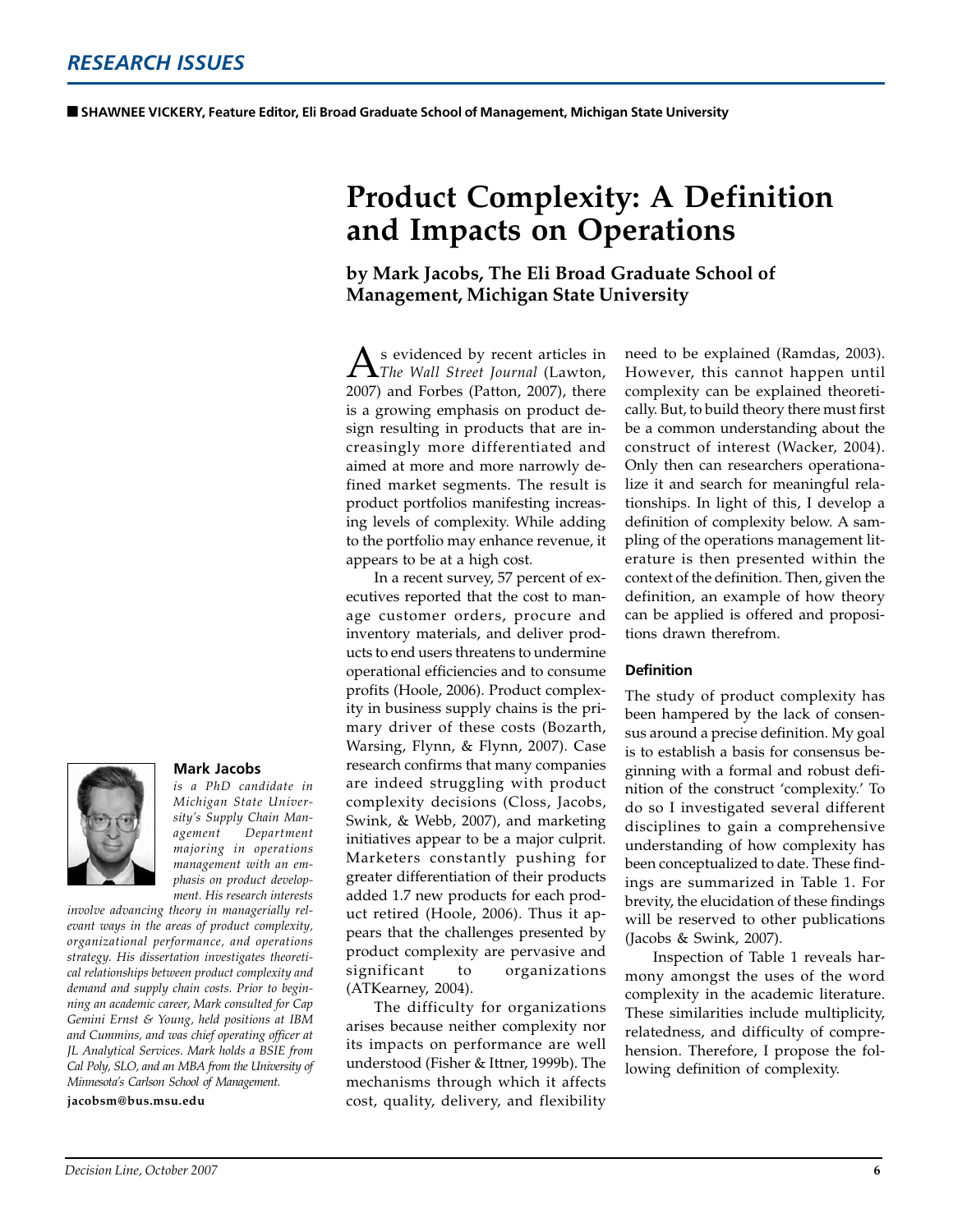| <b>Discipline</b>                        | Source                                             | Definition: Complexity is                                                                                                                                                                                                                                                                                                                                                           |
|------------------------------------------|----------------------------------------------------|-------------------------------------------------------------------------------------------------------------------------------------------------------------------------------------------------------------------------------------------------------------------------------------------------------------------------------------------------------------------------------------|
| Rhetoric                                 | Webster (Webster, 1964)                            | la: the quality or state of being composed of two or more separate or analyzable<br>items, parts, constituents, or symbols 2a: having many varied parts, patterns or<br>elements, and consequently hard to understand fully 2b: marked by an involvement<br>of many parts, aspects, details, notions, and necessitating earnest study or<br>examination to understand or cope with. |
| Product Design                           | Baldwin & Clark (2000)                             | Proportional to the total number of design decisions                                                                                                                                                                                                                                                                                                                                |
|                                          | Griffin (1997a; Griffin, 1997b)                    | The number of functions designed into a product                                                                                                                                                                                                                                                                                                                                     |
|                                          | Kaski & Heikkila (2002)                            | Represented by the number of physical modules and also by the degree of<br>dependency                                                                                                                                                                                                                                                                                               |
|                                          | Gupta & Krishnan (1999),<br>Ramdas (2003)          | The number of components                                                                                                                                                                                                                                                                                                                                                            |
|                                          | Tatikonda & Stock (2003)                           | Proportional to the interdependence of technologies                                                                                                                                                                                                                                                                                                                                 |
| Organizational<br>Design                 | Blau & Shoenherr (1971)                            | The number of structural components that are formally distinguished                                                                                                                                                                                                                                                                                                                 |
|                                          | Price & Mueller (1986)                             | The degree of formal structural differentiation                                                                                                                                                                                                                                                                                                                                     |
|                                          | Daft (1983)                                        | Number of activities or subsystems across levels or geographies                                                                                                                                                                                                                                                                                                                     |
|                                          | Scott (1992)                                       | The number of elements that must be addressed simultaneously                                                                                                                                                                                                                                                                                                                        |
| Complex<br>Systems                       | Simon (1962)                                       | A system comprised of a large number of parts that interact in a non-simple way                                                                                                                                                                                                                                                                                                     |
|                                          | Flood & Carson (1988)                              | Difficult to understand                                                                                                                                                                                                                                                                                                                                                             |
|                                          | Klir (1985)                                        | A system manifesting differentiation and connectivity                                                                                                                                                                                                                                                                                                                               |
| Marketing                                | Hill (1972; Hill, 1973)                            | The degree of product standardization, technology complexity, newness of product,<br>amount of purchase history, newness of application, installation ease, and amount of<br>after sales service required                                                                                                                                                                           |
| Management<br>Information<br>Systems     | Meyer & Curley (1991)                              | The depth and scope of technical activities required                                                                                                                                                                                                                                                                                                                                |
| Project<br>Management                    | Baccarini (1996)                                   | A project comprised of many varied interrelated parts                                                                                                                                                                                                                                                                                                                               |
| Chemistry                                | Whitten & Gailey (1984), Kotz &<br>Treichel (1996) | The sharing of valence electrons by certain transition metals with multiple anions                                                                                                                                                                                                                                                                                                  |
| Physics &<br>Biology                     | Dooley & van de Ven (1999)                         | The degree of coupling or interactions among the elements within the system                                                                                                                                                                                                                                                                                                         |
| Operations<br>Research                   | Eglese, Mercer, and Sohrabi<br>(2005)              | A synonym for constraint or difficulty; the more constraints represented in a<br>problem, the more complex it is                                                                                                                                                                                                                                                                    |
| Information                              | Gailbraith (1977)                                  | The difference between required and present to perform a task                                                                                                                                                                                                                                                                                                                       |
| Processing                               | Wood (1986)                                        | The number of information cues which must be processed                                                                                                                                                                                                                                                                                                                              |
| Theory                                   | Campbell (1988)                                    | A function of the diversity of information and the rate the information changes.                                                                                                                                                                                                                                                                                                    |
| Supply Chain<br>Operations<br>Management | Choi & Kraus (2006)                                | Manifested in varied number of types of suppliers and their interactions                                                                                                                                                                                                                                                                                                            |
|                                          | Bozarth, Warsing, Flynn & Flynn<br>(2007)          | The number of parts and the degree of unpredictability.                                                                                                                                                                                                                                                                                                                             |
|                                          | Fisher, Ramdas & Ulrich (1999a)                    | Manifested in number of systems and the rate at which products in the portfolio are<br>replaced                                                                                                                                                                                                                                                                                     |
|                                          | Novak & Eppinger (2001)                            | Represented by three facets: number of components, extent of interactions, and<br>degree of product novelty                                                                                                                                                                                                                                                                         |
|                                          | Rutenberg & Shaftel (1971)                         | Represented by the number of modules and markets                                                                                                                                                                                                                                                                                                                                    |

*Table 1: Findings on how complexity has been conceptualized to date.*

Complexity is the state of possessing a multiplicity of elements manifesting relatedness.

Complexity in a product is manifested by both the multiplicity of, and relatedness among, elements contained within the product portfolio or the product itself. Ceteris paribus, one product is considered more complex than another if it contains a greater multiplicity of elements or more inter-relationships

among its elements than the other. We therefore define product complexity as follows:

Product complexity is a design state resulting from the multiplicity of, and relatedness among, product architectural elements.

Multiplicity relates to an enumeration of items. However, as can be seen in Figure 1, relatedness has three dimensions; similarity, interconnectedness, and complementarity. Similarity includes sharing characteristics such as part geometries or components, offering the same functionality, fulfilling the same strategic role in the portfolio as a prior product, or any other such indication of a like kind relationship. Interconnectedness relates to a connection via an interface such as that identified by Ulrich's (1995) slot, bus, and sectional typology. The gist is that there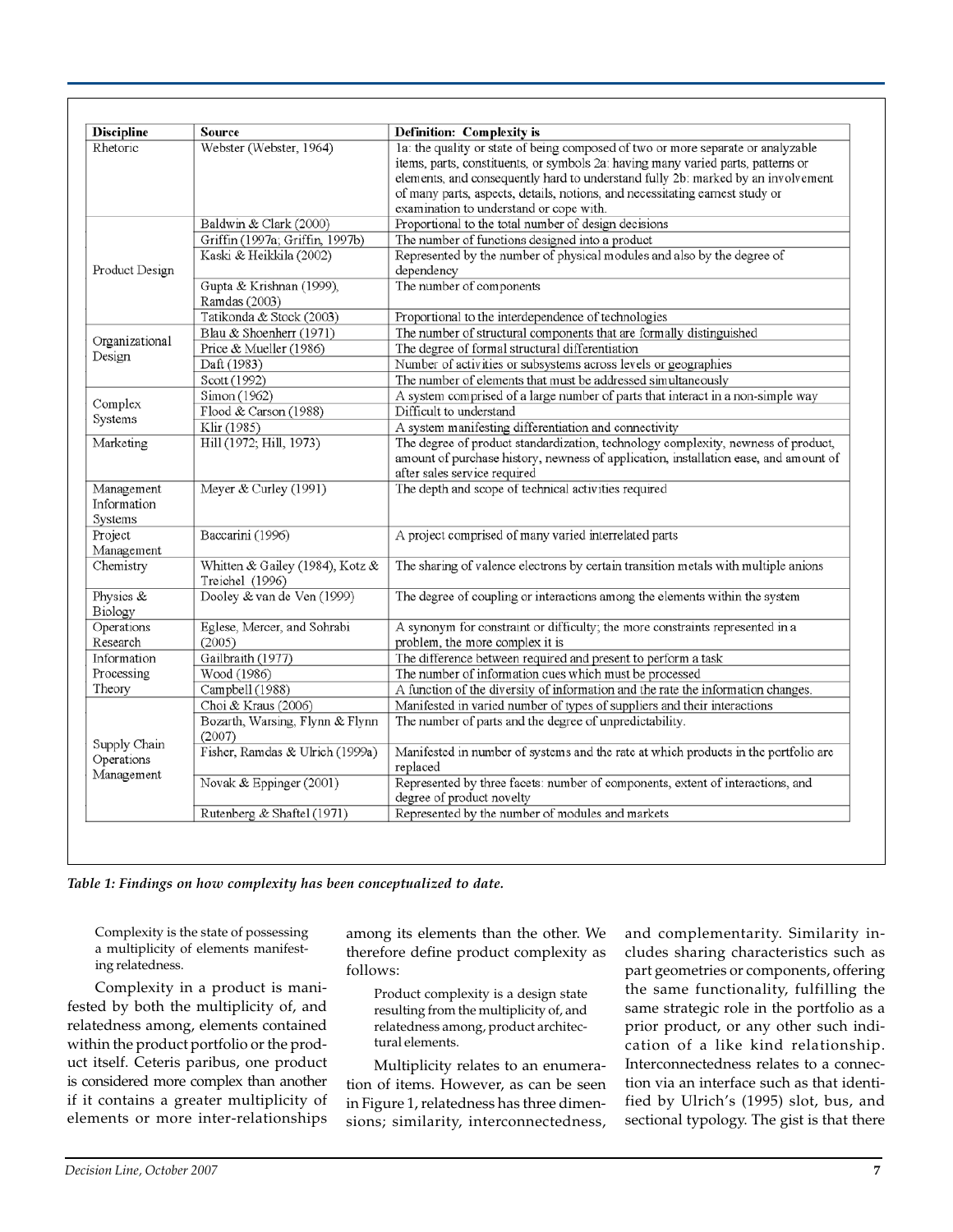

*Figure 1: Three dimensions of Relatedness.*

is a mechanical connection or the passing of signals between two elements. The interconnectedness of elements also includes logical interconnectedness. For example, a product that supplants another in the portfolio, the proverbial new and improved product, is connected to the old though the similarity of position in the portfolio, functionality offered, market segment targeted, or other logical connection. Complementary relatedness is intended in the economic sense; an mp3 player and digital music are complements.

#### **The Literature**

As presented, product complexity represents a multiplicity of related elements. Systems theory (Boulding, 1956; Simon, 1962) informs us that product complexity can be represented on several levels. My review of the literature finds that these levels include the portfolio of a firm's offerings and the product family, and extend down to the component level of the products within the portfolio.

My view is that the genesis of product complexity resides at the portfolio level. The twin objectives of funding requirements (generating large amounts of cash currently and long term sales growth potential) and risk mitigation (Henderson, 1970, 1972a, 1972b) are powerful forces driving added levels of complexity. Firms are pressured to introduce product variants into additional markets to offset economic or political risks, as well as offer broader lines in the hope of increasing the chance of at least one becoming a runaway success. There are further forces such as competitive positioning and responses that work to cause firms to offer more products.

The impacts of product complexity on firm operations are explored primarily in three separate research streams: complexity management, measures, and inventory. Inventory is the thread which ties the streams together as much of the management literature looks at effectiveness in reducing inventory levels or costs, and the measures are also focused on improving inventory positions. However, even though elements related to portfolio complexity have been studied since the 1970's, there has yet to emerge a unified framework. Placing the collective work of these scholars into a new context, it becomes apparent that relational complexity has different outcomes than multiplicity complexity. This becomes most evident in the treatments of platforms and modularity within the literature.

The relationship between relatedness and multiplicity complexity was tacitly addressed by Krishnan and Gupta (2001) who found that the benefit to increasing the use of common platforms (relational complexity) was a function of the component costs. They found that increasing platform use was

beneficial as long as the unit cost of the component being standardized was not too high relative to alternative suitable components (multiplicity complexity). Others (Krishnan, Singh, & Tirupati, 1999; Sanderson & Uzumeri, 1995) articulate how the use of a common platform can be advantageous to cost-effectively pursuing additional market segments. One interpretation of this work is that there can be increasing returns to decreasing complexity, but that the benefit is bounded by component costs. Therefore the benefit to the relational dimension of complexity may be concave.

A significant body of work has emerged on the topic of modularity modularity representing an increase in reledness complexity. Modularity enables scale economies (Pine, Victor, & Boynton, 1993), inventory reductions (Fisher, Ramdas, & Ulrich, 1999a; Ramdas & Randall, 2004; Swink & Closs, 2006; Tu, Vonderembse, Ragu-Nathan, & Ragu-Nathan, 2004), engineering efficiencies (Collier, 1981), and improved coordination (Nobeoka & Cusumano, 1997; Sanchez & Mahoney, 1996; Schilling, 2000). However, the benefits are shown analytically to be a function of the cost of the components being standardized (Fisher et al., 1999b; Karmarkar & Kubat, 1987). Empirical research shows that the advantages of modularity can have a positive impact on elements of competitive performance (Jacobs, Droge, Vickery, & Calantone, 2006; Jacobs, Vickery, & Droge, 2007). However, remaining is the need to describe the nature of the functional relationships between the dimensions of complexity and competitive performance.

A logical area for OM researchers to explore in relation to product complexity is inventory. Indeed this is where the primary focus of the operations management literature has been. Most of this research builds on that of Collier (1981) by looking at the impact of variety upon inventory. The first of these was the seminal work of Collier (1982) who demonstrated that as the magnitude of the Degree of Commonality Index (DCI) increased, the safety stock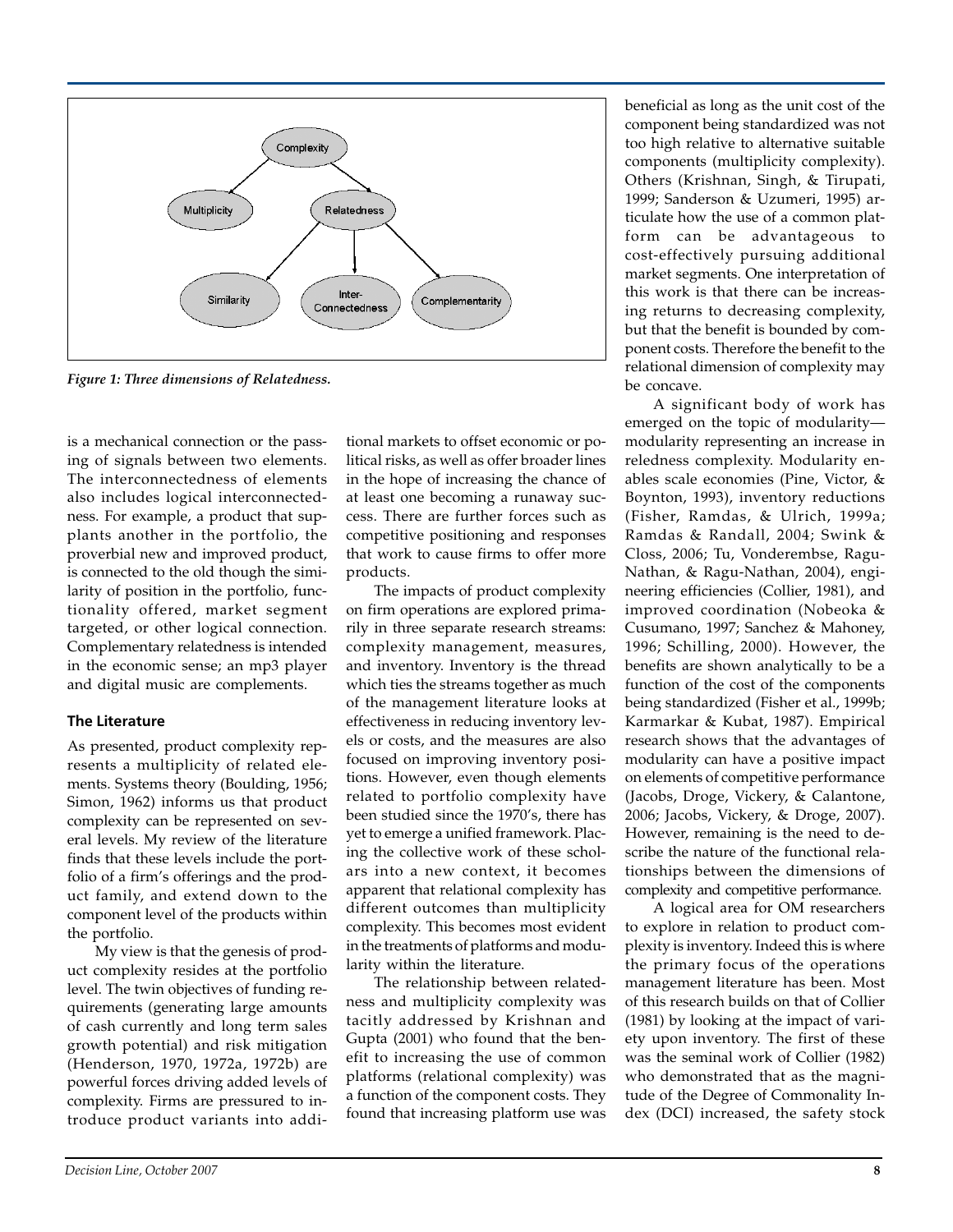required decreased. Similar works, for example, Baker, Magazine and Nuttle (1986), Gerchak, Magazine and Gamble (1988), McClain, Maxwell, Muckstadt, Thomas, Weiss, and Collier (1984), followed shortly afterward, presenting similar findings. Later, Fisher and Ittner (1999b) explored this topic and found through simulation that the reduction is attributable to risk pooling. Others furthered this stream and clarified the relationship when they found that production volume is a significant driver of the benefit to sharing components (Fisher et al., 1999a). Gerchak and his colleagues have explored impacts of standardizing components on service levels (Gerchak et al., 1988), finding that standardization improves them. Swaminathan and Tayur (1998) chose to look at the problem at a different level. They indirectly address product complexity in their modeling of the benefits of delayed differentiation. They find that the use of vanilla boxes can reduce the cost of supplying variants of computers relative to the make to stock model.

There is a second well-developed stream of literature: measures of complexity. These measures are predominately used to identify opportunities to optimize inventory. Note that these measures have been presented in the context of commonality. However, commonality is just a reduced state of complexity and hence should be viewed as one end of the complexity spectrum. Therefore, these measures assess degrees of complexity.

The first to apply a measure of component complexity (multiplicity) was Roque (1977), who identified the average number of applications per component as a measure of standardization. His suggestion was that resource savings would be realized through an increase in standardization. However, it was Collier's (1981) degree of commonality index (DCI) that proved to be the measure that other scholars built on.

Wacker and Treleven (1986) built upon the DCI by creating indices that captured the degree of complexity across various dimensions, for example, Between Product Constant Commonality Index (BCCI), Total Constant Commonality Index (TCCI), and Within Product Constant Commonality Index (WCCI). Focusing at the component level, these measures account for the degree of complexity across products, the degree of standardization, and how much complexity is present within a product respectively. These measures did prove to be of value in modeling and forecasting the inventory effects from changing the level of component complexity.

There is a second class of measures that has appeared recently in the literature that focuses on the interactions between components or modules. Researchers (Browning, 2001; Eppinger, 2001; Yassine & Braha, 2001) have employed the product structure matrix to visually represent interconnections. A calculation of the percentage of connections (Mac Cormack & Rusnak, 2006) yields the degree of component complexity. Another technique uses a ratio of connections within modules to those between modules to ascertain the degree of product complexity (Gershenson, Prasad, & Allamneni, 1999). Most recently, Fixson (2005) suggests that complexity can be operationalized by creating a two dimensional space with 'number of components' as one axis and 'number of functions provided by the component' as the other. The result is the number of components per function.

#### **A Theoretical Perspective on Product Complexity**

There are two theoretical perspectives that offer insights into the effects that product complexity will have on operations. These two theories are the Theory of Performance Frontiers (TPF) (Clark, 1996; Hayes & Pisano, 1996; Schmenner & Swink, 1998; Skinner, 1996) and Transaction Cost Economics (TCE) (Coase, 1937; Williamson, 1981, 1991, 1996, 2002).

The Theory of Performance Frontiers has its basis in the neoclassical school of economics, which holds that economic growth arises from technological progress, and output can be represented by a production function

(Meade, 1962). Several economists built upon this foundation to establish that there is a diminishing return to investment, and that substitution of resources could positively impact productivity (Keynes, 1936; Leontif, 1941; Pareto, 1906; von Bohm-Bawerk, 1889). Thus there is a limit to the performance an organization can achieve given a chosen set of assets. Schmenner and Swink (1998) refer to this limit as the "asset frontier." An organization may move its level of performance closer to the asset frontier by revising its policies and procedures in ways that more fully utilize its assets. The resulting increased effectiveness should be reflected by gains in productivity and financial performance (Clark, 1996; Hayes et al., 1996; Schmenner et al., 1998; Skinner, 1996).

Transaction Cost Economics is generally used to explain the structure of organizations and why certain business transactions are chosen over others. TCE assumes that firms will act to minimize costs, including both out of pocket expenses and costs associated with risk. The three risks that TCE identifies are asset specificity, environment, and opportunism. Putting TCE into the context of the product architectural complexity, interconnections within the product architecture represent transactions, and related costs include direct production costs, as well as costs associated with the risks of asset specificity and the environment. Opportunism would not be applicable, as the components are not independent actors possessing the capacity to rationalize their actions. The implication of TCE in this context is that a rational actor (the design engineer) will seek to minimize the total number and concentration of transactions, the cost of components, and the influence of the environment.

Using TPF and TCE as theoretical frameworks, propositions can be constructed that, when tested, will advance the theoretical understanding of the impacts of product complexity on operations. One example for each dimension of complexity follows.

See **RESEARCH**, page 21